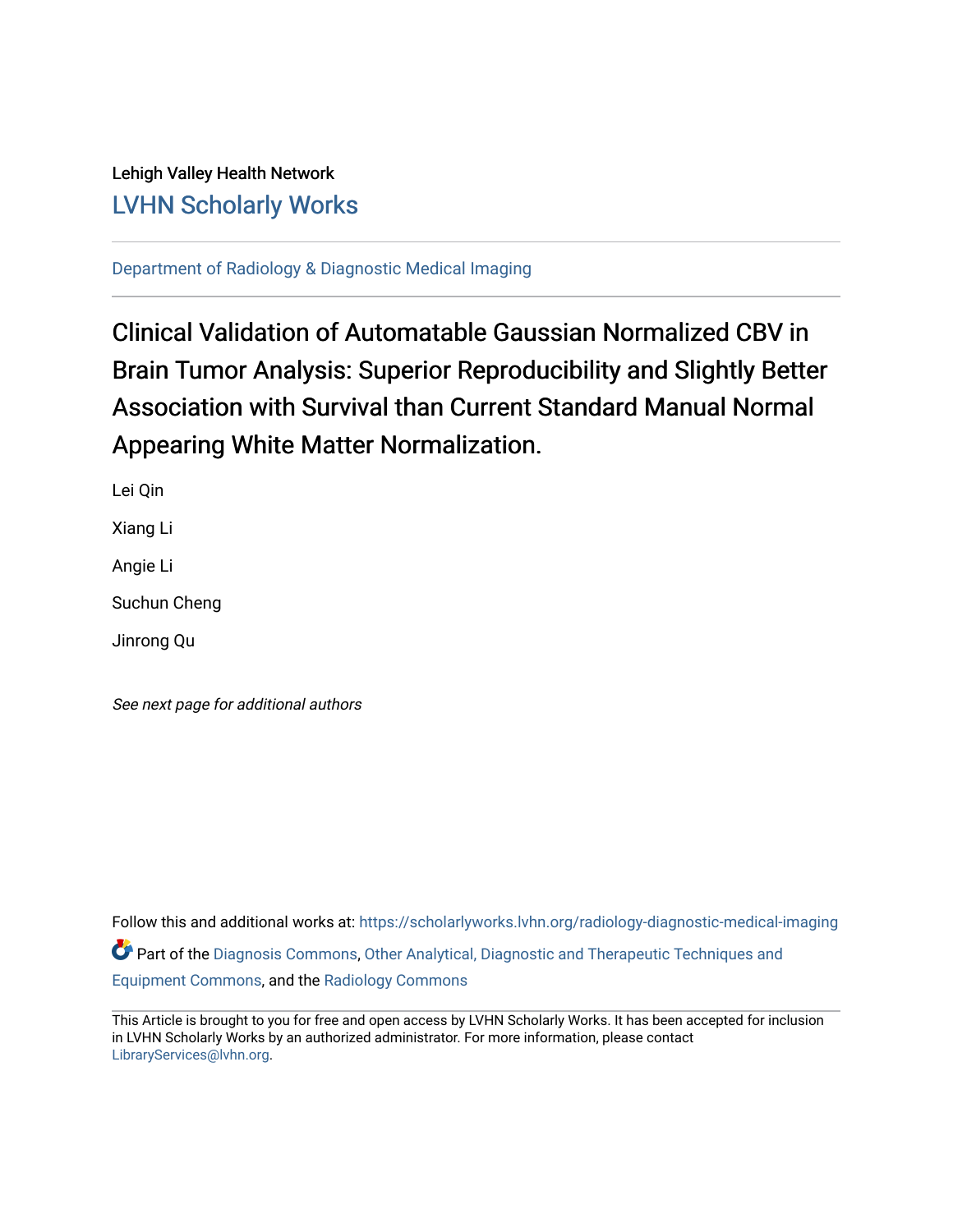## Authors

Lei Qin, Xiang Li, Angie Li, Suchun Cheng, Jinrong Qu, Katherine Reinshagen, Jiani Hu, Nathan Himes MD, Gao Lu, Xiaoyin Xu, and Geoffrey S Young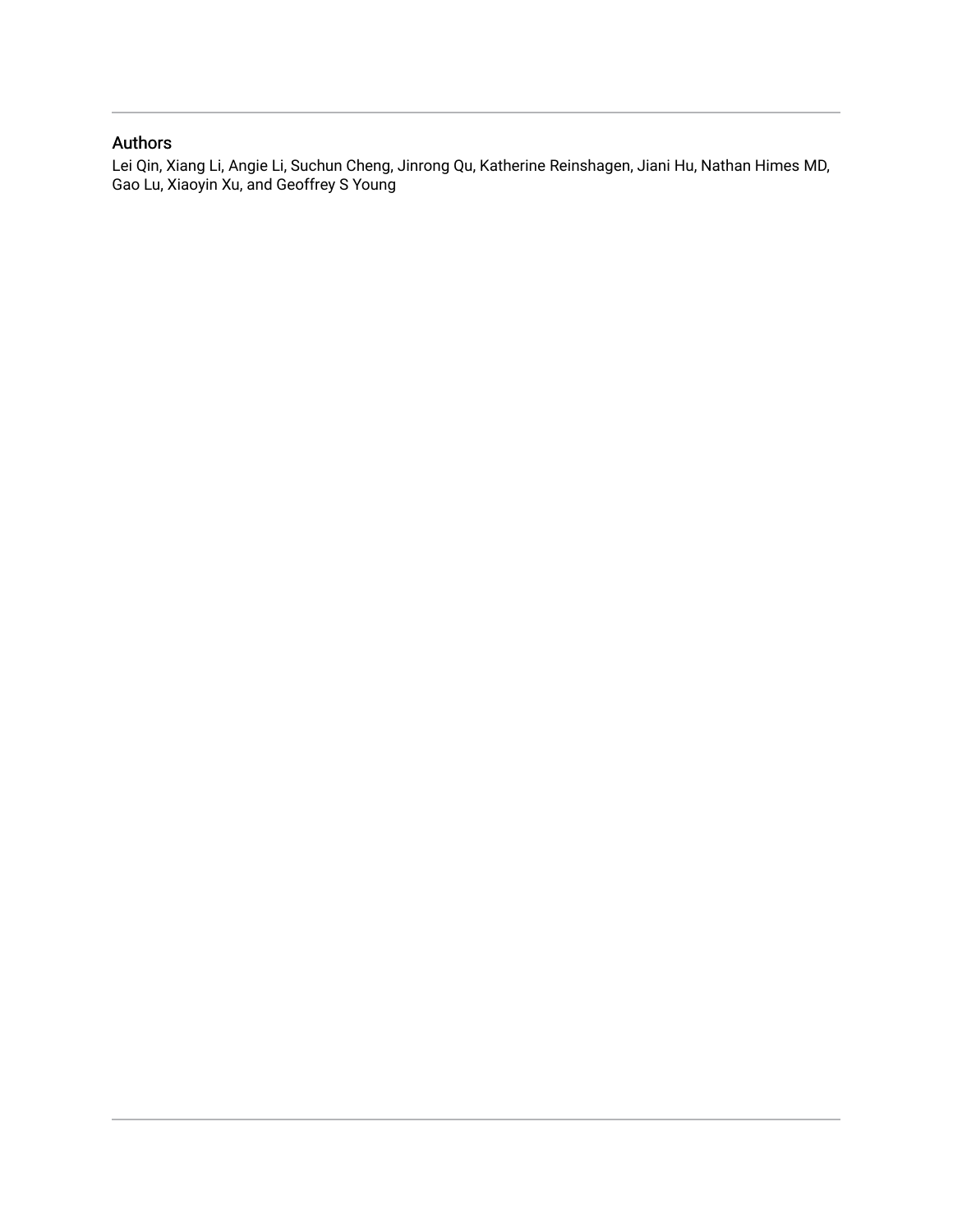www.transonc.com

Clinical Validation of Automatable Gaussian Normalized CBV in Brain Tumor Analysis: Superior Reproducibility and Slightly Better Association with Survival than Current Standard Manual Normal Appearing White Matter Normalization $1,2$  $\begin{array}{c} \circ \\ \circ \end{array}$ 

Lei Qin<sup>\*, t, 3</sup>, Xiang Li<sup>‡, §, 3</sup>, Angie Li<sup>‡, ¶</sup>, Suchun Cheng#, Jinrong Qu‡, §, Katherine Reinshagen<sup>†, ‡,\*\*</sup>, Jiani Hu<sup>#</sup>, Nathan Himes<sup>‡, ††</sup>, Gao Lu<sup>‡, ‡‡</sup>, Xiaoyin Xu<sup>‡, ‡‡</sup> and Geoffrey S. Young\*, †, ‡

\* Dana-Farber Cancer Institute, Department of Imaging, Boston, MA, USA; † Harvard Medical School, Department of Radiology, Boston, MA, USA; ‡ Brigham and Women's Hospital, Department of Radiology, Boston, MA, USA; <sup>§</sup> Affiliated Cancer Hospital of Zhengzhou University, Department of Radiology, Zhengzhou, Henan, China; <sup>1</sup>The Robert Larner, M.D. College of Medicine at the University of Vermont, Burlington, VT, USA; #Dana-Farber Cancer Institute, Department of Biostatistics and Computational Biology, Boston, MA, USA; \*\*Massachusetts Eye and Ear Infirmary, Department of Radiology, Boston, MA, USA; ††Medical Imaging of Lehigh Valley, Lehigh Valley Hospital, Allentown, PA, USA; <sup>##</sup>Peking Union Medical College Hospital, Department of Neurosurgery, Beijing, China

## Abstract

PURPOSE: To validate Gaussian normalized cerebral blood volume (GN-nCBV) by association with overall survival (OS) in newly diagnosed glioblastoma patients and compare this association with current standard white matter normalized cerebral blood volume (WN-nCBV). METHODS: We retrieved spin-echo echo-planar dynamic susceptibility contrast MRI acquired after maximal resection and prior to radiation therapy between 2006 and 2011 in 51 adult patients (28 male, 23 female; age 23-87 years) with newly diagnosed glioblastoma. Software code was developed in house to perform Gaussian normalization of CBV to the standard deviation of the whole brain CBV. Three expert readers manually selected regions of interest in tumor and normal-appearing white matter on CBV maps. Receiver operating characteristics (ROC) curves associating nCBV with 15month OS were calculated for both GN-nCBV and WN-nCBV. Reproducibility and interoperator variability were compared using within-subject coefficient of variation (wCV) and intraclass correlation coefficients (ICCs). RESULTS: GN-nCBV ICC (≥0.82) and wCV (≤21%) were superior to WN-nCBV ICC (0.54-0.55) and wCV (≥46%). The area under the ROC curve analysis demonstrated both GN-nCBV and WN-nCBV to be good predictors of OS, but GN-nCBV was consistently superior, although the difference was not statistically significant. CONCLUSION: GN-nCBV has a slightly better association with clinical gold standard OS than conventional WM-nCBV in our glioblastoma patient cohort. This equivalent or superior validity, combined with the advantages of higher reproducibility, lower interoperator variability, and easier automation, makes GNnCBV superior to WM-nCBV for clinical and research use in glioma patients. We recommend widespread adoption and incorporation of GN-nCBV into commercial dynamic susceptibility contrast processing software.

Translational Oncology (2018) 11, 1398–1405

Address all correspondence to: Geoffrey S. Young, MD, Brigham and Women's Hospital, Department of Radiology, 75 Francis Street, Boston, MA, USA 02115. E-mail: <gsyoung@partners.org> <sup>1</sup>

 $2X$ . Xu and G. Young were supported by the National Institutes of Health award R01LM012434.

<sup>3</sup> These authors contributed equally to this work.

Received 27 June 2018; Revised 23 July 2018; Accepted 30 July 2018

© 2018 The Authors. Published by Elsevier Inc. on behalf of Neoplasia Press, Inc. This is an open access article under the CC BY-NC-ND license ([http://](http://creativecommons.org/licenses/by-nc-nd/4.0/) [creativecommons.org/licenses/by-nc-nd/4.0/](http://creativecommons.org/licenses/by-nc-nd/4.0/)). 1936-5233/18 <https://doi.org/10.1016/j.tranon.2018.07.017>

Downloaded for Anonymous User (n/a) at Lehigh Valley Health Network from ClinicalKey.com by Elsevier on February 28, 2022. For personal use only. No other uses without permission. Copyright ©2022. Elsevier Inc. All rights

<sup>&</sup>lt;sup>1</sup> Conflicts of Interests: The authors declare no conflict of interest.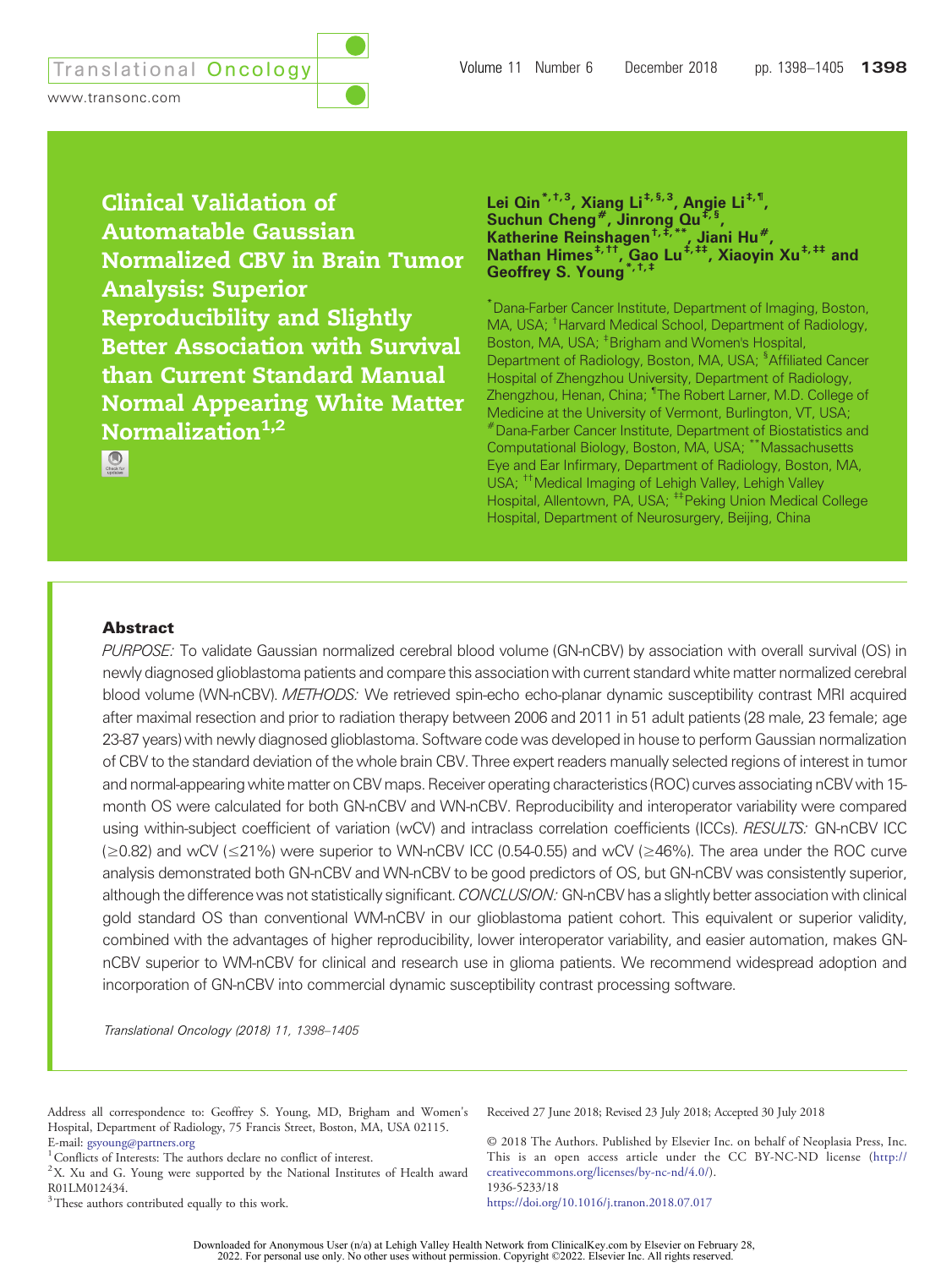#### Introduction

Dynamic susceptibility contrast (DSC) MRI estimates of brain tumor cerebral blood volume (CBV) reflect tumor vascularity and neoangiogenesis [\[1\],](#page-8-0) are predictive of glioma grade and survival [2–[9\],](#page-8-0) and aid in assessment of treatment response [\[10,11\]](#page-8-0) and differentiation of pseudoprogression from true tumor progression [\[12,13\].](#page-8-0) DSC detects the transient decrease in signal intensity ( $\Delta SI$ ) (t)) on continuously acquired echo-planar T2 or T2\*-weighted images caused by passage of bolus gadolinium contrast through the brain capillaries. Integrating the area under the transverse relaxation rate ( $\Delta$ R2 or  $\Delta$ R2<sup>\*</sup>) curve derived from the  $\Delta$ SI curve yields the CBV for each voxel [\[14\]](#page-8-0).

In addition to the number, size, and distribution of vessels within each voxel, CBV estimates vary with intravascular concentration, dispersion, delay, flow rate, choice of acquisition parameters [gradient vs spin-echo, repetition time (TR), echo time (TE), flip angle, contrast agent, contrast dose, leakage-reduction preload etc.] and choice of postprocessing algorithm that may or may not include gamma-variate fitting [\[15\],](#page-8-0) baseline subtraction [\[16\],](#page-8-0) and leakage correction [\[10,17\].](#page-8-0) To compensate, white matter normalization (WN) is typically performed whereby tumor CBV is divided by the mean CBV in a region of interest (ROI) selected manually in the contralateral normal-appearing white matter (NAWM), yielding a unitless "normalized CBV" (nCBV) ratio [\[14,17](#page-8-0)–20].

The few published studies suggest substantial coefficient of variation (CV) in NAWM ROI CBV measurements including testretest CV of 12%-14% in healthy volunteers [\[21\]](#page-9-0) and an interscanner CV of 25%-30% in glioma patients [\[22\].](#page-9-0) The roughly 20% variation in NAWM measurements is likely responsible for a substantial part of the intra- and interobserver CV of 30%-41% reported in white matter normalized brain lesion nCBV [\[18\].](#page-9-0) Methods proposed to reduce this variation in CBV estimates include standardization [\[23\],](#page-9-0) Z-score normalization [\[22\],](#page-9-0) and Gaussian normalization (GN) [\[22\].](#page-9-0) In GN, the tumor ROI CBV is normalized to the standard deviation (SD) of CBV throughout the whole brain rather than ROI measurements of NAWM CBV. GN eliminates completely the subjectivity of NAWM ROI selection, reduces operator time, makes automation simpler, and has been reported to provide the lowest CV in NAWM and the highest tumor contrast for glioblastoma (GBM) [\[21\]](#page-9-0).

Although GN decreases CV in NAWM, its effect on tumor nCBV estimates has not been studied in detail. Whether glioma GN-nCBV is as valid as current standard WM-nCBV remains to be established [\[24\]](#page-9-0). To address this, we compared GN-nCBV association with OS to the known strong OS association of WN-nCBV in a wellcharacterized cohort of newly diagnosed GBM.

## Methods

#### Human Subjects

The study was in compliance with the Health Insurance Portability and Accountability Act and approved by our institutional review board. Informed consent was waived for this retrospective study.

For this study, 51 patients were retrieved from a database of adult glioma patients newly diagnosed between 2006 and 2011 (28 men, 23 women; age mean: 56.6 years and range: 23-87 years). All patients had WHO grade IV glioblastoma, known survival, and SE-EPI DSC acquired after maximal surgical resection and before radiation therapy.

#### Data Acquisition

Thirty-five patients underwent 1.5-T MRI and 16 patients underwent 3-T MRI on whole body MRI scanners (GE Medical Systems, Milwaukee, WI). Axial DSC was performed utilizing a series of SE-EPI images (scan parameters: 1900-2000 milliseconds TR/80 milliseconds TE, 128\*128 matrix size; 10-mm slice thickness; 40 time points) acquired 10 seconds prior to, during, and after intravenous administration of gadopentetate dimeglumine (Magnevist, Bayer Healthcare) with a power injector at a rate of 4 ml/s, followed by 20-ml saline flush. Double-dose (0.2 mmol/kg) contrast was used if acquisition was performed with 1.5 T, while one and half dose (0.15 mmol/kg) was used for 3 T, with a maximum 30 ml.

#### Image Analysis

The dynamic source images were visually inspected for to exclude datasets with substantial patient motion. No substantially motiondegraded scans were detected. DSC analysis was performed using the Functool software package on Advantage Window workstation (GE Medical Systems). A lower threshold was manually adjusted to remove the background noise. All pixels with lower intensity than the threshold were removed. The remaining pixels define the brain volume used to calculate whole brain SD for GN. The beginning and end of the bolus passage were defined on the time-intensity curve to set the integration range for calculation of CBV maps.

Three readers (clinical radiologists with 15, 5, and 5 years of experience, respectively) independently selected tumor and NAWM ROIs directly on the resulting CBV maps. Each reader picked three tumor ROIs on the high CBV spots and another three ROIs on the contralateral NAWM. The radius of these ROIs was 1-2 image pixels (2-4 mm). Because it has been previously shown that the maximum or mean CBV of several tumor ROIs generates better intra- and interobserver reproducibility than a single ROI and that the maximum is slightly better than the mean [\[18\],](#page-9-0) we calculated both the maximum and the mean of the three tumor ROIs. For NAWM, the mean of the three ROIs was calculated and used for normalization of the measured tumor CBV values.

To assess the influence of variation in ROI size on NAWM estimates, one of the three readers (reader 2) picked one large ROI (radius = 10 mm) on NAWM for each patient, and the mean CBV inside the ROI was recorded for normalization. This second evaluation was performed more than 2 months later than the first evaluation to avoid recall bias. A fourth reader (with clinical experience of 14 years) picked a single large ROI in the NAWM using the same radius independently.

GN was performed using Matlab (Mathworks, Natick, MA) code produced in-house [\[22\]](#page-9-0). The SD of the whole brain CBV map,  $\sigma_{CBV_{Whole}}$  was calculated and used for normalization:

$$
nCBV_G = \frac{CBV}{\sigma_{CBV_{Whole\;Brain}}}
$$
\n<sup>(1)</sup>

Conventional NAWM ROIs are selected to exclude tumor, but whole brain SD used in GN includes tumor. To examine whether the presence of variable amounts of tumor introduces significant variation between patients in whole brain SD, we selected 10 patients with the largest volume of enhancing tumor in this cohort. One investigator manually contoured the ROIs slice by slice on both contrastenhanced pGd-T1WI and fluid-attenuated inversion recovery T2WI

Downloaded for Anonymous User (n/a) at Lehigh Valley Health Network from ClinicalKey.com by Elsevier on February 28, 2022. For personal use only. No other uses without permission. Copyright ©2022. Elsevier Inc. All rights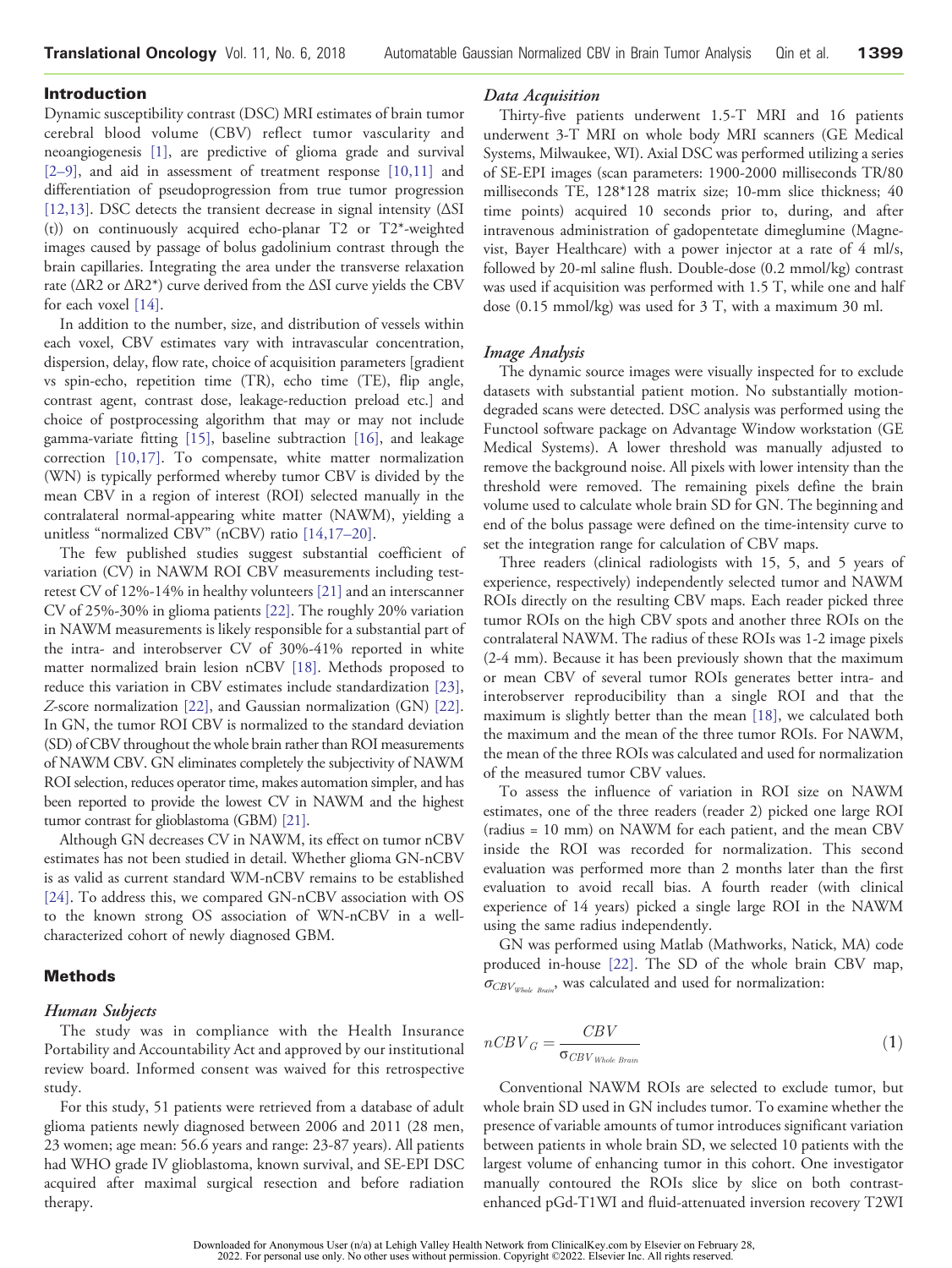<span id="page-4-0"></span>Table 1. Summary Statistics of Tumor CBV<sup>mean</sup>, Tumor CBV<sup>max</sup>, and NAWM CBV<sup>mean</sup>

| Reader               | ROI Size                | Tumor CBV <sup>mean</sup> |                         | Tumor CBV <sup>max</sup>  |                         | NAWM CBV <sup>mean</sup>      |                        |
|----------------------|-------------------------|---------------------------|-------------------------|---------------------------|-------------------------|-------------------------------|------------------------|
|                      | $Small (2-4 mm)$        | $125.19 \pm 85.04$        | $P = .002$ <sup>9</sup> | $146.61 \pm 102.22$       | $P < .001$ <sup>9</sup> | $31.41 \pm 11.38$             | $P = .04$ <sup>5</sup> |
| $2^*$                |                         | $135.95 \pm 83.92$        |                         | $160.39 \pm 100.39$       |                         | $30.93 \pm 12.62$             |                        |
| $3^*$                |                         | $140.87 \pm 86.48$        |                         | $172.00 \pm 100.85$       |                         | $27.95 \pm 14.95$             |                        |
| $(1-2)$ <sup>†</sup> |                         | $-10.76 \pm 3.59$         | $P = .004$              | $-13.78 \pm 4.28$         | $P = .002$              | $0.48 \pm 1.12$               | $P = .67$              |
| $(1-3)$              |                         | $-15.68 \pm 4.88$         | $P = .002$              | $-25.39 \pm 6.44^{\circ}$ | P < .001                | $3.45 \pm 1.67$               | $P = .044$             |
| $(2-3)$              |                         | $-4.91 \pm 4.84$          | $P = .31$               | $-11.61 \pm 6.86$         | $P = .10$               | $2.98 \pm 1.64$               | $P = .075$             |
| $2^{*,+}$            | Large $(10 \text{ mm})$ | N/A                       |                         | N/A                       |                         | $31.26 \pm 12.14$             |                        |
| $4^*$                |                         | N/A                       |                         | N/A                       |                         | $36.37 \pm 13.70$             |                        |
| $(2^+ - 4)^+$        |                         | N/A                       |                         | N/A                       |                         | $-5.11 \pm 1.23$ <sup>9</sup> | P < .001               |

\* Data are represented as mean ± SD.

† Data are represented as mean ± SE.

Data from reader 2 in big ROIs.

 $§$  The measurements from the two readers differed statistically (paired t tests). ¶ Differences among three readers were assessed by mixed-effects models.

(FLAIR-T2). The volume of enhancing and nonenhancing tumor in these ROIs was calculated as a percentage of whole brain volume. After the two sets of ROIs were copied to the aligned CBV maps, the whole brain SD was calculated after first excluding contrastenhancing tumor ( $\sigma_{CBV_{Whole\ B_{rain - entancing}}}$ ) and then after excluding both enhancing and nonenhancing tumor ( $\sigma_{CBV_{Whole Brian - FLAIR nonenbancin}}$ ). The percentage change in SD resulting from exclusion of the tumor ROI was calculated as:

$$
SD\ change = \frac{\left(\sigma_{CBV\_{Whole\ Brain-enhancing} - \sigma_{CBV\_{Whole\ Brain}}\right)}{\sigma_{CBV\_{Whole\ Brain}}}\times 100\%
$$
\n
$$
(2A)
$$

Or

$$
SD\ change = \frac{(\sigma_{CBV\_{Whole\ Brain-FLAIR\ nonenhancing}} - \sigma_{CBV\_{Whole\ Brain}})}{\sigma_{CBV\,Whole\ Brain}} \times 100\%
$$
\n(2B)

Because the ROI size subanalysis demonstrated that the small NAWM ROI mean CBV was similar to the large NAWM ROI CBV (see results section), only small ROI NAWM estimates were used for nCBV normalization. Twelve nCBVs in total were generated:<br>=  $\frac{tumor \; CBV_i^{mean}}{T}$ ; and  $\frac{mean}{i} = \frac{tumor \; CBV}{NAWM \; CBV_i^{mea}}$  $\int_{0}^{t}$  and  $nCBV_i^{max} = \frac{tumor CBV_i^{max}}{NAWM CBV_i^{mean}}$  $nCBV_{Gi}^{mean}$  $nCBV_{Gi}^{max} =$  $=\frac{tumor \; CBV}{\sigma_{CBV}}$ <sub>Whole Brain</sub>  $\frac{t_{\text{tumor } \text{CBV}_i}}{\sigma_{\text{CBV}}_{\text{Whole } \text{Brain}}}$ , where i = reader 1,2,3.

## Statistical Analysis

Tumor CBV<sub>i</sub><sup>mean</sup>, Tumor CBV<sub>i</sub><sup>max</sup>, NAWM CBV<sub>i</sub><sup>mean</sup>inside the selected ROIs,  $\mathrm{nCBV}_{\mathrm{i}}^{\mathrm{mean}}$  and  $\mathrm{nCBV}_{\mathrm{ii}}^{\mathrm{max}}$ ,  $\mathrm{nCBV}_{\mathrm{Gi}}^{\mathrm{mean}}$  and  $\mathrm{nCBV}_{\mathrm{Gi}}^{\mathrm{max}}$ measurements were summarized by means and SDs for  $i =$  reader 1,2,3. Pairwise comparisons among readers in these outcome measurements were summarized by mean differences and corresponding standard errors (SEs) and assessed by paired  $t$  tests, separately. For reader 2 who selected both NAWM large ROIs and small ROIs, a paired  $t$  test was also used to evaluate the effect of ROI size. Mixed-effects models were built for each outcome variable with readers as fixed effects to evaluate differences among the three readers and subjects as random effects to account for correlation among measurements from the three readers on the same subject. Only the small ROI measurements were used in building mixed-effects models.

The between-subject standard deviation (bSD), within-subject standard deviation (wSD), repeatability coefficient (RC), withinsubject coefficient of variation (wCV), intraclass correlation coefficient (ICC), and concordance correlation coefficient (CCC) were calculated based on variance components of the aforementioned mixed-effects models [\[25\]](#page-9-0) to compare repeatability across readers..

Bland-Altman plots provided an intuitive methodology using the concept of limits of agreement for assessing agreement between two readers. Lastly, we calculated the receiver operating characteristics (ROC) curves to associate nCBV measurements with 15-month overall survival (OS) based on the reported 12-15 month median post-operative OS in GBM patients [\[26,27\]](#page-9-0). We evaluated the strength of association by the estimated area under the ROC curve (AUC). A  $P \leq .05$  was considered to be statistically significant. Statistics were computed using Stata (Stata v14, StataCorp., College Station, TX), with the exception that CCC was calculated in Rpackage [\[28\]](#page-9-0).

#### **Results**

Summary statistics of reader-specific Tumor CBV<sup>mean</sup>, Tumor CBV<sup>max</sup>, and NAWM CBV<sup>mean</sup> measurements are listed in Table 1 and plotted in Figure 1. All three measured parameters using small ROIs showed



Figure 1. Box plots of NAWM mean CBV measurements among different readers, varying ROI radius size, and the SDs of the brains used for normalization in GN.

Downloaded for Anonymous User (n/a) at Lehigh Valley Health Network from ClinicalKey.com by Elsevier on February 28, 2022. For personal use only. No other uses without permission. Copyright ©2022. Elsevier Inc. All rights reserved.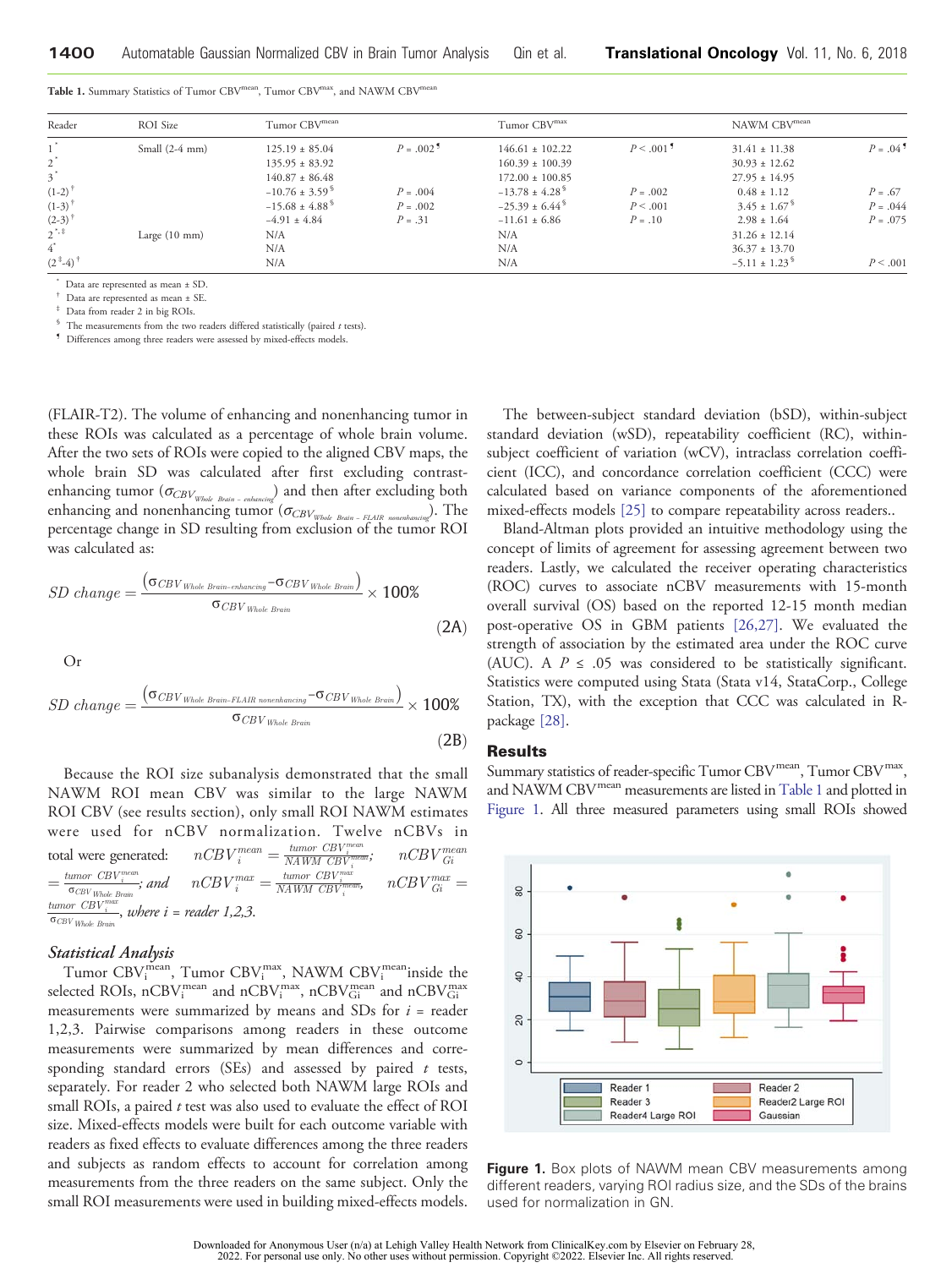<span id="page-5-0"></span>

Figure 2. Conventional images and perfusion imaging CBV map demonstrating ROIs manually contoured on contrast-enhanced T1WI and FLAIR-T2WI, respectively, and copied to CBV map.



Figure 3. Change  $(\%)$  in SD of the whole brain CBV as a function of the excluded volume of contrast-enhancing tumor (A) and enhancing and nonenhancing tumor (B).

statistically significant differences among readers. The differences came largely from reader 1 in Tumor CBV<sup>mean</sup> and Tumor CBV<sup>max</sup>, and between readers 1 and 3 in NAWM CBV<sup>mean</sup>. The NAWM measurements using large ROI also showed a significant difference between readers 2 and 4. The variations in NAWM mean measurements were similar regardless of ROI size [\(Table 1](#page-4-0)). This is illustrated by the data from reader 2 who performed measurements using both small and large ROIs while achieving comparable means and SDs ( $P = .80$ ). This suggests

Table 2. Comparison of nCBV Measurements Derived from NAWM Normalization (WN) Versus GN

| Reader               | nCBVmcan                    |                       | $n$ CBV $m$ ax                |                             |
|----------------------|-----------------------------|-----------------------|-------------------------------|-----------------------------|
| $WN 1^{\dagger}$     | $4.04 + 2.26$               | $P \leq .001^{\circ}$ | $4.69 \pm 2.62$               | $P \leq .001^{\frac{6}{5}}$ |
| $WN 2^*$             | $4.70 \pm 3.09$             |                       | $5.58 \pm 3.55$               |                             |
| $WN3^*$              | $6.53 \pm 4.95$             |                       | $7.85 \pm 5.67$               |                             |
| $WN (1-2)^+$         | $-0.66 \pm 0.33$            | $P = .051$            | $-0.88 \pm 0.37^{\ddagger}$   | $P = .02$                   |
| $WN (1-3)^+$         | $-2.50 \pm 0.54^{\ddagger}$ | P < .001              | $-3.16 \pm 0.62^{\ddagger}$   | P < .001                    |
| $WN (2-3)^{\dagger}$ | $-1.83 \pm 0.56^{\ddagger}$ | $P = .002$            | $-2.27 \pm 0.63^{\ddagger}$   | P < .001                    |
| $GN 1^*$             | $3.65 \pm 1.93$             | $P = .004^{\circ}$    | $4.26 \pm 2.27$               | $P \leq .001^{\frac{6}{5}}$ |
| $GN 2^*$             | $3.99 \pm 1.94$             |                       | $4.73 \pm 2.31$               |                             |
| $GN3^*$              | $4.12 \pm 1.92$             |                       | $5.06 \pm 2.33$               |                             |
| $GN(1-2)^+$          | $-0.34 \pm 0.12^{\ddagger}$ | $P = .005$            | $-0.46 \pm 0.15^{\ddagger}$   | $P = .003$                  |
| $GN(1-3)^{\dagger}$  | $-0.47 \pm 0.15^{\ddagger}$ | $P = .004$            | $-0.80 \pm 0.21$ <sup>#</sup> | P < .001                    |
| $GN(2-3)^{\dagger}$  | $-0.13 \pm 0.16$            | $P = .40$             | $-0.34 \pm 0.22$              | $P = .14$                   |

Data are represented as mean ± SD.

† Data are represented as mean ± SE.

nCBV measurements between two readers were significantly different (paired  $t$  tests).

Differences among three readers were assessed by mixed-effects models.

that a larger ROI radius does not offer better precision. Therefore, in order to reduce the overall number of comparisons, when calculating nCBV for testing the effects of normalization, we only used the NAWM CBV<sup>mean</sup> measured from the small ROI measurements.

The substantially smaller variation among patients resulting from  $\sigma_{CBV_{Whole-Brain}}$  used in GN compared to manually selected NAWM CBV<sup>mean</sup>used in WN is illustrated in [Figure 1](#page-4-0).

Figure 2 shows an example of ROIs selected on T1 and FLAIR images, and the same ROIs copied onto the CBV map. These two ROIs were excluded to calculate SD change (%) using Eq. (2A or B). Figure 3 shows the SD change when enhancing and nonenhancing lesions were excluded in the 10 selected patients. The x-axis of Figure 3 is the tumor volume percentage in the whole brain. The SD variation was less than 1% for all

Table 3. ICC, CCC, wCV, bSD, wSD, and RC for Tumor CBV<sup>mean</sup>, Tumor CBV<sup>max</sup>, and NAWM CBVmean and nCBV Measurements Among Three Independent Readers

|                                      | ICC  | CCC  | <b>RC</b> | wCV    | bSD   | wSD   |
|--------------------------------------|------|------|-----------|--------|-------|-------|
| Tumor CBVmean                        | 0.93 | 0.92 | 62.60     | 16.87% | 82.10 | 22.60 |
| Tumor CBV <sup>max</sup>             | 0.91 | 0.90 | 83.43     | 18.86% | 96.57 | 30.12 |
| NAWM CBVmean                         | 0.66 | 0.66 | 20.94     | 25.11% | 10.66 | 7.56  |
| nCBVmean                             | 0.54 | 0.48 | 6.82      | 48.39% | 2.64  | 2.46  |
| $n$ CBV $m$ ax                       | 0.55 | 0.48 | 7.74      | 46.28% | 3.06  | 2.80  |
| $n$ CBV $\mathrm{G}^{\mathrm{mean}}$ | 0.86 | 0.85 | 1.99      | 18.49% | 1.79  | 0.72  |
| $n$ CBV $\mathrm{G}^{\mathrm{max}}$  | 0.82 | 0.79 | 2.74      | 21.10% | 2.08  | 0.99  |
|                                      |      |      |           |        |       |       |

A value  $<$ 0.40 was considered poor, values between 0.40 and 0.59 were considered fair, values between 0.60 and 0.74 were considered good, and values  $>0.75$  was considered excellent.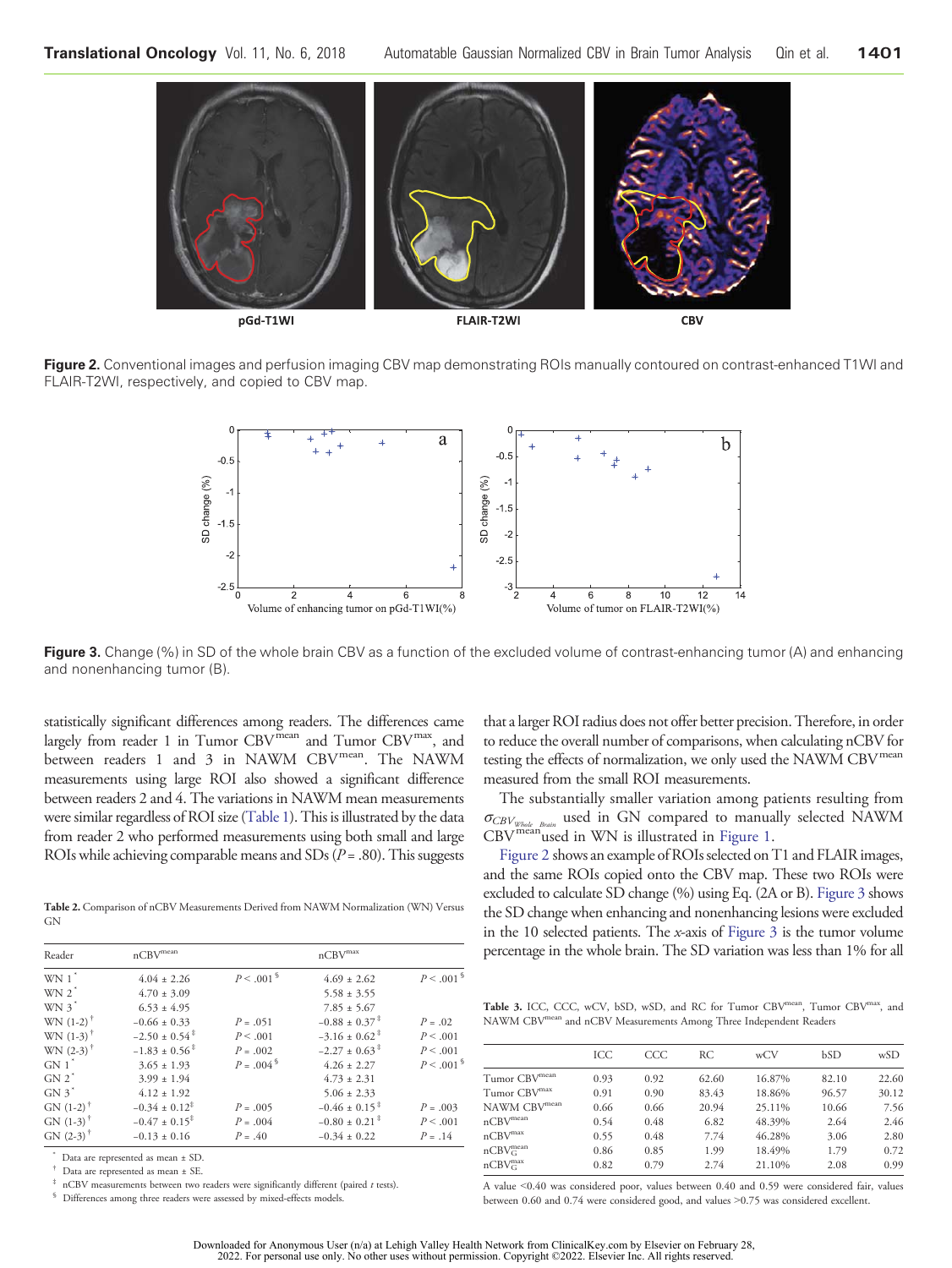<span id="page-6-0"></span>

Figure 4. Bland-Altman scatter plots of tumor and NAWM mean CBV. The dotted lines show the 95% confidence interval. Y-axis is the difference between the two readers' measurements.

but 1 of the 10 patients analyzed. In the outlying patient with tumor occupying 12% of the brain, the SD changed by only 2.5%-3%. This analysis shows that variation in tumor volume has minimal effect on SD even in the worst case where tumor involves a very large fraction of brain.

[Table 2](#page-5-0) summarizes the statistical analysis of the GN-nCBV and WM-nCBV estimates. Both nCBV<sup>mean</sup> and nCBV<sup>max</sup> measurements obtained from WN differed significantly among the three independent readers ( $P < .001$ ). The difference is largely attributable to reader 3 whose measurements were significantly higher than readers 1 and 2. GN of nCBV measurements did not resolve the significant differences among the three readers for either nCBV<sup>mean</sup> or nCBV<sup>max</sup>

measurements ( $P = .004$  and  $P < .001$ , respectively) but did substantially decrease the SEs of each pairwise comparison.

Reproducibility metrics obtained for Tumor CBV<sup>mean</sup>, Tumor CBV<sup>max</sup>, and NAWM CBV<sup>mean</sup> and nCBV measurements among the three readers are listed in [Table 3](#page-5-0). Tumor CBV<sup>mean</sup>, Tumor CBV<sup>max</sup>, and nCBV measurements derived from GN all had an excellent ICC value (≥0.82) and CCC (≥0.79). NAWM CBV<sup>mean</sup> measurements had good ICC and CCC values both of 0.66. On the other hand, nCBV measurements derived from WN had a fair ICC value between 0.54 and 0.55 and CCC of 0.48. The RC of the absolute measured values on CBV maps was relatively high, with Tumor CBV<sup>max</sup>RC of 83.43 and NAWM



Figure 5. Bland-Altman scatter plots of manual ROI normalized and Gaussian normalized nCBV between readers. The dotted lines show the 95% confidence interval. Y-axis is the difference between the two readers' measurements.

Downloaded for Anonymous User (n/a) at Lehigh Valley Health Network from ClinicalKey.com by Elsevier on February 28, 2022. For personal use only. No other uses without permission. Copyright ©2022. Elsevier Inc. All rights reserved.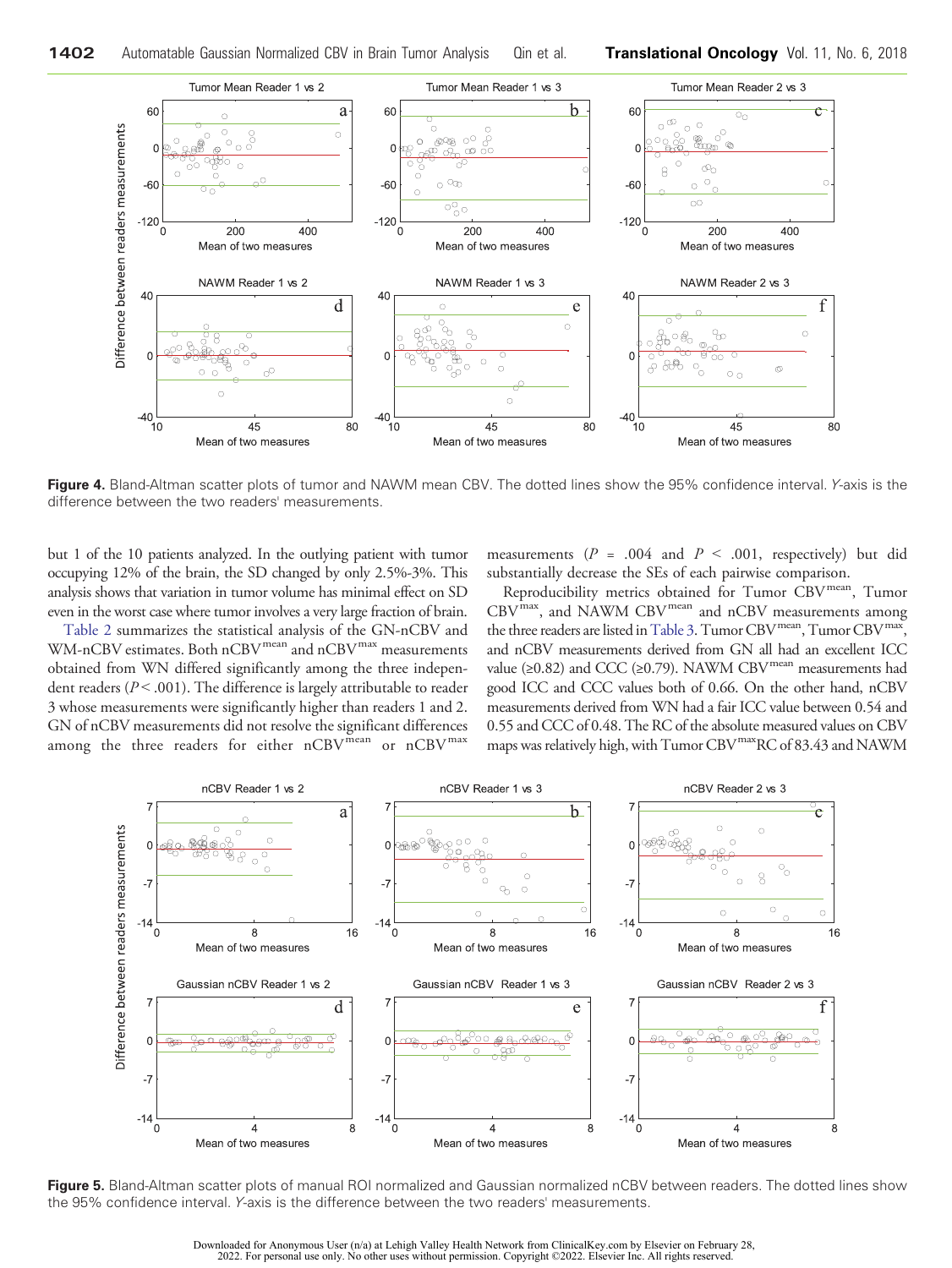Table 4. AUC Correlating nCBV with 15-Month OS

| Reader | AUC (SE)   |            |                |            |  |  |  |
|--------|------------|------------|----------------|------------|--|--|--|
|        | nCBVmean   |            | $n$ CBV $m$ ax |            |  |  |  |
|        | WN         | <b>GN</b>  | WN             | GN         |  |  |  |
| 1      | 0.60(0.08) | 0.67(0.08) | 0.62(0.08)     | 0.69(0.08) |  |  |  |
|        | $P = .25$  | $P = .03$  | $P = .16$      | $P = .01$  |  |  |  |
| 2      | 0.67(0.08) | 0.74(0.08) | 0.67(0.08)     | 0.71(0.07) |  |  |  |
|        | $P = .03$  | $P = .002$ | $P = .02$      | $P = .004$ |  |  |  |
| 3      | 0.70(0.07) | 0.71(0.07) | 0.72(0.07)     | 0.75(0.07) |  |  |  |
|        | $P = .008$ | $P = .003$ | $P = .003$     | $P = .001$ |  |  |  |
| Mean   | 0.68(0.08) | 0.73(0.07) | 0.70(0.07)     | 0.73(0.07) |  |  |  |
|        | $P = .02$  | $P = .002$ | $P = .007$     | $P = .001$ |  |  |  |

P values evaluate the differences of the estimated AUC to 0.5.

CBVmean RC of 20.94. But because RC measures the within-subject variance, it is expected to be relatively high for high mean values. The RC of normalized nCBV was smaller using GN compared to WN, demonstrating a better reproducibility of using GN. The wCV, already scaled by the mean, can be used to compare across all measurement types. The Tumor CBV<sup>mean</sup>, Tumor CBV<sup>max</sup>, and wCV were less than 20%, but NAWM CBV<sup>mean</sup> wCV was higher than 25%, suggesting that readers were more consistent in placing hot spot ROI in tumor than in NAWM. Using WN, the wCV of nCBV was  $>46\%$ . GN reduced the wCV to  $18.5\%$  and  $21.1\%$  for nCBV $_{\rm G}^{\rm mean}$  and nCBV $_{\rm G}^{\rm max}$ , respectively.

[Figure 4](#page-6-0) shows Bland-Altman scatter plots of Tumor CBV<sup>mean</sup> and NAWM CBV<sup>mean</sup> measurements. No trend was observed in the difference of Tumor CBV<sup>mean</sup> (A-C) and NAWM CBV<sup>mean</sup> (D-F) between readers. [Figure 5](#page-6-0) reveals that, for all pairwise comparisons, the nCBV difference between readers increases with increasing WNnCBV measurements  $(A-C)$ . On the contrary, no systematic trend is observed in GN-nCBV measurements between readers (D-F). In addition, the  $y$ -axis scale is the same across the plots, clearly illustrating that the GN-nCBV has a much smaller variation between readers than the WN-nCBV. Note that the x-axis scale representing the mean of two readers nCBV is smaller for the GN-nCBV (0-8) than WN-nCBV (0-16) plot.

Table 4 shows the AUC estimate to evaluate the association between nCBV and 15-month OS in 51 subjects, where 46 deaths were observed and the other 5 were still alive at the cutoff for this analysis. Twenty of the 46 deaths occurred within 15 months of follow-up and the other 26 after 15 months. We compared GNnCBV and WN-nCBV measurements among the three readers. As reflected in Table 4, all nCBV measurements, except for reader 1 WN-nCBV, were significantly different from 0.5, suggesting that both WN and GN are good predictors of OS. The mean GN-nCBV among the three readers (i.e.,  $nCBV_m^{mean} = 1/3 \sum_{i=1}^3 nCBV_i^{mean}$ ;  $nCBV_m^{max} = 1/3$  $\sum_{i=1}^{3} nCBV_i^{max}$ ), was slightly better than the mean WN-nCBV<br>maps. This held true for both tumor mean nCBV (ALIC of nCBV<sup>*mean*</sup> maps. This held true for both tumor mean nCBV (AUC of  $nCBV_m^{mean}$ 0.68 vs  $nCBV_{Gm}^{mean}$  0.73,  $P = .33$ ) and tumor max nCBV (AUC of

 $nCBV_m^{max}$  0.70 vs  $nCBV_{Gm}^{max}$  0.73,  $P = .54$ ) measurements.

## **Discussion**

Translation of novel quantitative, reproducible, validated imaging biomarkers into clinical practice is an urgent need and the mission of the Quantitative Imaging Network supported by the National Cancer Institute [\[29\]](#page-9-0). For early detection of tumor response to treatment, the algorithm that generates the smallest measurement noise will perform best [\[30\]](#page-9-0). DSC is widely available, but interoperator variation and time needed for ROI measurement have limited clinical translation of published semiquantitative nCBV analysis techniques.

GN, a promising automatable statistical method for producing nCBV maps, has been demonstrated to be superior to other calculation-based methods [\[22\]](#page-9-0) but has not been validated in comparison to clinical gold standard OS or compared to current standard manual NAWM ROI normalization.

#### Validation

In our sample of newly diagnosed GBM patients, GN-nCBV had a slightly stronger association with OS than expert reader WN-nCBV (Table 4). WN and GN nCBV<sup>max</sup> and nCBV<sup>mean</sup> were comparable, with nCBV<sup>max</sup> offering slightly higher AUC for prediction of survival. GN-nCBV, the average of all readers' WN-nCBV, and individual reader 2 and reader 3 WN-nCBV were good predictors of OS (Table 4), but reader 1 WN-nCBV did not correlate with OS, and reader 2 and reader 3 nCBV<sup>mean</sup> differed significantly [\(Table 2](#page-5-0)). These results both validate GN-nCBV and illustrate the importance of such automatable methods to reduce interoperator variation in clinical practice and research.

#### Reproducibility

Interobserver wCVs for tumor nCBV<sup>max</sup> (46%) and nCBV<sup>mean</sup> (48%) in our sample were similar to previous literature when using comparable statistical methods [\[18\]](#page-9-0). Applying the formula CV = 100\*SD/mean to each lesion in our sample individually before averaging across all patients, per Wetzel et al. [\[18\]](#page-9-0), yields "average" CV of 32% for both nCBV<sup>max</sup> and nCBV<sup>mean</sup>, nearly identical to their published "average" CV of 30% for nCBVmax and 35% for nCBV<sup>mean</sup>. For NAWM CBV, our "average" CV of 23% accords well with the 20% in that report.

As an operator-independent statistical method, GN is completely reproducible within individual patients. The  $\sigma_{CBV_{Whole\; Brian}}$  used for GN is very robust and reliable [\(Figure 3](#page-5-0)). It has substantially smaller interpatient variation than NAWM CBV regardless of reader or NAWM ROI size [\(Figure 1](#page-4-0)), which may be an important advantage for use in clinical trial grouped analyses.

## Sources of Variation

Tumor CBV measured by reader 1was significantly different from reader 2 ( $P = .004$ ) and reader 3 ( $P = .002$ ) [\(Table 1](#page-4-0)). While neither WN nor GN eliminated interreader variation completely [\(Table 2](#page-5-0)), SD is much lower (1.9 vs 2.3-5.0) in the GN-nCBV data, suggesting that the variation in NAWM ROI selection is responsible for a substantial degree of interoperator variation in nCBV. Analysis of ICC between readers supports this, revealing excellent Tumor CBV<sup>mean</sup> (0.93) and Tumor CBV<sup>max</sup> (0.91) ICC [\(Table 3](#page-5-0)) but relatively poor NAWM CBV<sup>mean</sup> ICC (0.66.). WN markedly decreases tumor CBV ICC from 0.93 to 0.54 for nCBV<sup>mean</sup> and 0.91 to 0.55 for nCBVmax. Normalization inevitably decreases ICC somewhat by combining measurement error from the denominator (NAWM CBV<sup>mean</sup>or  $\sigma_{CBV_{Whole}}$ <sub>*Brain*</sub>) with that of the numerator (Tumor CBV<sup>mean</sup> or Tumor CBV<sup>max</sup>), but this marked decrease produced by WN contrasts with the relatively slight ICC decrease (GN-nCBV<sup>mean</sup> 0.86 and GN-nCBV<sup>max</sup> 0.82), providing further evidence that NAWM ROI variability is the primary source of nCBV variation [\(Table 3](#page-5-0)).

Downloaded for Anonymous User (n/a) at Lehigh Valley Health Network from ClinicalKey.com by Elsevier on February 28, 2022. For personal use only. No other uses without permission. Copyright ©2022. Elsevier Inc. All rights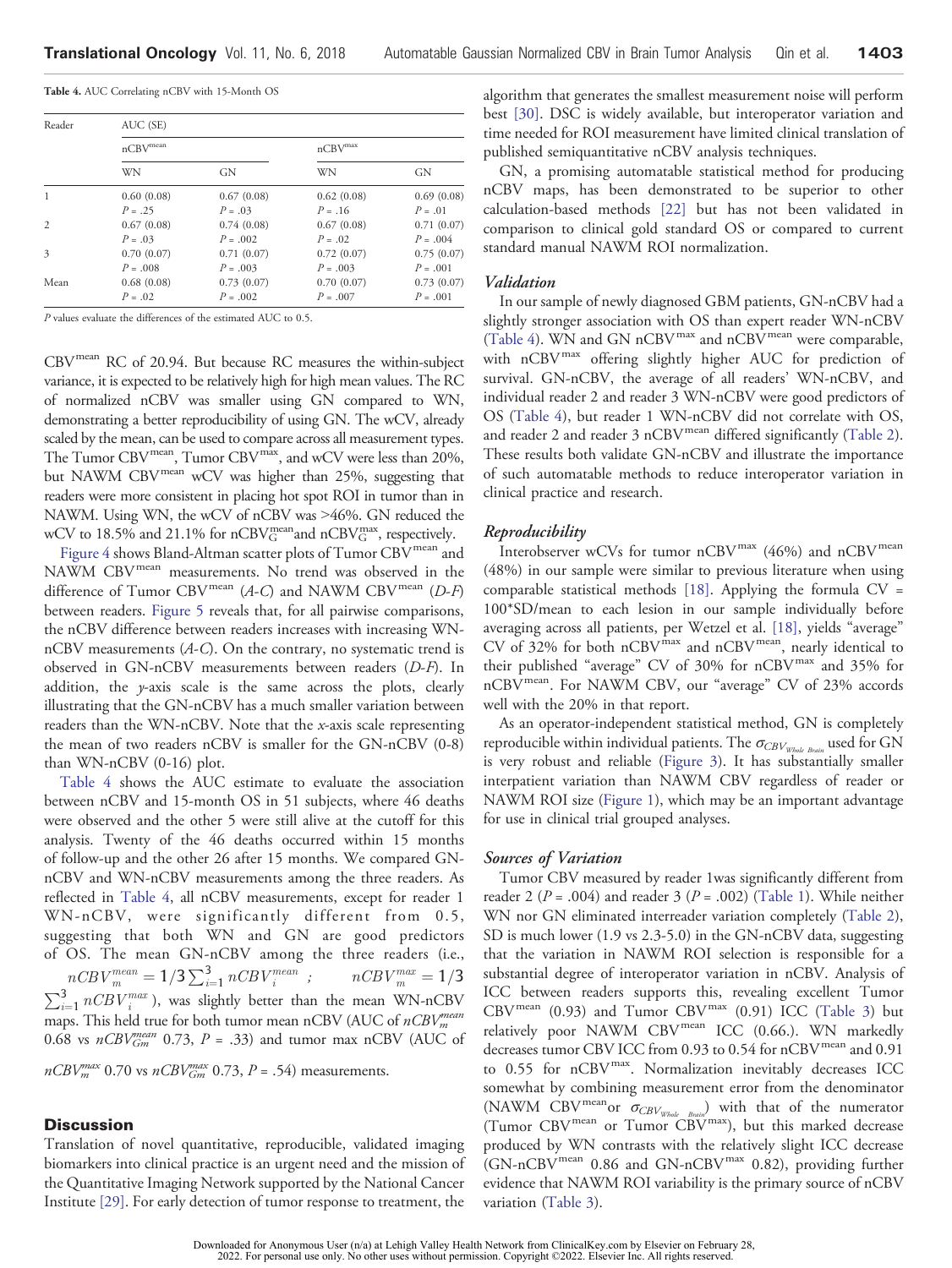<span id="page-8-0"></span>Possible explanations for the observed lower reproducibility of NAWM ROI measurements compared to tumor ROI measurements include larger degree of freedom in selection of NAWM ROI compared to tumor ROI and greater impact of intravoxel noise and partial volume averaged blood vessels and gray matter on lower NAWM CBV estimates compared with higher tumor CBV estimates. We varied the size of NAWM ROI to test the effect of differences in partial volume averaging and voxel SNR but detected no significant difference in NAWM mean or SE between large and small ROI [\(Table 1](#page-4-0)).

#### Weaknesses

The major weakness of our analysis is that the nCBV ROC AUC in our cohort is lower than previously reported AUC of 0.86 and 1.0 for all gliomas and pure astrocytic tumors respectively [1]. In part, this difference likely reflects the larger sample size and more heterogeneous mix of tumor histologies and treatments in our patient group. As such, 0.7 may be a more realistic estimate of the diagnostic value of nCBV in a typical mixed clinical practice. Also, we chose not to use leakage correction methods for this analysis in order to avoid introducing additional computational model complexity and/or sources of variation. This may have contributed to the lower AUCs observed.

Genetic differences between tumors were not considered in this study. Many known genetics tumor markers reflect differences in tumor biology that affect the patient's OS, including IDH-1 mutation and MGMT methylation, among others. In addition, although all subjects received standard of care consisting of maximal resection followed by Stupp protocol temozolamide chemoradiation, many subsequently underwent different experimental treatments on trial. None of these experimental treatments has been proven to improve OS, but it is possible that variations in therapy may have affected survival in some patients. This genetic and treatment heterogeneity in our dataset may have lowered the overall AUC for nCBV association with OS in our dataset, but the observed association with OS nevertheless remains substantial. Since our analysis was designed to validate the newer more reproducible and automatable GN method of CBV analysis and compare it to the existing standard white matter normalization method, rather than to investigate the absolute strength of nCBV association with OS per se, this should not affect our conclusions. In other words, because the same test population with the identical perfusion and survival data was used for both the GN and conventional WN analyses, the heterogeneity should not introduce any bias into our comparison between these normalization methods. From a clinical translation point of view, this heterogeneous population is advantageous. Since it closely simulates a typical clinical population of patients with different tumor genetics undergoing different treatments, our results suggest that GN-nCBV should perform robustly in the clinic.

## Conclusion

Both brain tumor nCBV maps produced by GN and by current standard manual NAWM ROI normalization correlate strongly with 15-month OS in our newly diagnosed GBM patients, but the GNnCBV had a consistently stronger association and far lower interoperator and intersubject variability. This slightly better validity and superior reproducibility, combined with computational simplicity and potential for full automation, argue for implementation of fully automated GN in DSC processing software and for clinical and research use of the GN-nCBV maps produced. Implementation of GN by MRI and postprocessing software vendors is needed to allow

widespread use of this technique and can be expected to improve patient care.

#### **References**

- [1] Ba[rajas RF, Phillips JJ, Parvataneni R, Molinaro A, Essock-Burns E, Bourne G,](http://refhub.elsevier.com/S1936-5233(18)30287-0/rf0005) Pa[rsa AT, Aghi MK, McDermott MW, and Berger MS, et al \(2012\). Regional](http://refhub.elsevier.com/S1936-5233(18)30287-0/rf0005) va[riation in histopathologic features of tumor specimens from treatment-naive](http://refhub.elsevier.com/S1936-5233(18)30287-0/rf0005) [glioblastoma correlates with anatomic and physiologic MR Imaging.](http://refhub.elsevier.com/S1936-5233(18)30287-0/rf0005) Neuro Oncol 14[\(7\), 942](http://refhub.elsevier.com/S1936-5233(18)30287-0/rf0005)–954.
- [2] [Law M, Yang S, Babb JS, Knopp EA, Golfinos JG, Zagzag D, and Johnson G](http://refhub.elsevier.com/S1936-5233(18)30287-0/rf0010) [\(2004\). Comparison of cerebral blood volume and vascular permeability from](http://refhub.elsevier.com/S1936-5233(18)30287-0/rf0010) [dynamic susceptibility contrast-enhanced perfusion MR imaging with glioma](http://refhub.elsevier.com/S1936-5233(18)30287-0/rf0010) grade. [Am J Neuroradiol](http://refhub.elsevier.com/S1936-5233(18)30287-0/rf0010) 25(5), 746-755.
- [3] [Boxerman JL, Schmainda KM, and Weisskoff RM \(2006\). Relative cerebral blood](http://refhub.elsevier.com/S1936-5233(18)30287-0/rf0015) [volume maps corrected for contrast agent extravasation significantly correlate with glioma](http://refhub.elsevier.com/S1936-5233(18)30287-0/rf0015) [tumor grade, whereas uncorrected maps do not.](http://refhub.elsevier.com/S1936-5233(18)30287-0/rf0015) Am J Neuroradiol 27(4), 859-867.
- [4] [Hakyemez B, Erdogan C, Ercan I, Ergin N, Uysal S, and Atahan S \(2005\). High](http://refhub.elsevier.com/S1936-5233(18)30287-0/rf0020)[grade and low-grade gliomas: differentiation by using perfusion MR imaging.](http://refhub.elsevier.com/S1936-5233(18)30287-0/rf0020) [Clin Radiol](http://refhub.elsevier.com/S1936-5233(18)30287-0/rf0020) 60(4), 493–502.
- [5] [Bisdas S, Kirkpatrick M, Giglio P, Welsh C, Spampinato MV, and Rumboldt Z](http://refhub.elsevier.com/S1936-5233(18)30287-0/rf0025) [\(2009\). Cerebral blood volume measurements by perfusion-weighted MR](http://refhub.elsevier.com/S1936-5233(18)30287-0/rf0025) [imaging in gliomas: ready for prime time in predicting short-term outcome and](http://refhub.elsevier.com/S1936-5233(18)30287-0/rf0025) [recurrent disease?](http://refhub.elsevier.com/S1936-5233(18)30287-0/rf0025) Am J Neuroradiol 30(4), 681–688.
- [6] [Mangla R, Ginat DT, Kamalian S, Milano MT, Korones DN, Walter KA, and](http://refhub.elsevier.com/S1936-5233(18)30287-0/rf0030) [Ekholm S \(2013\). Correlation between progression free survival and dynamic](http://refhub.elsevier.com/S1936-5233(18)30287-0/rf0030) [susceptibility contrast MRI perfusion in WHO grade III glioma subtypes.](http://refhub.elsevier.com/S1936-5233(18)30287-0/rf0030) J [Neurooncol](http://refhub.elsevier.com/S1936-5233(18)30287-0/rf0030) 116(2), 325–331.
- [7] [Mangla R, Singh G, Ziegelitz D, Milano MT, Korones DN, Zhong J, and](http://refhub.elsevier.com/S1936-5233(18)30287-0/rf0035) [Ekholm SE \(2010\). Changes in relative cerebral blood volume 1 month after](http://refhub.elsevier.com/S1936-5233(18)30287-0/rf0035) [radiation-temozolomide therapy can help predict overall survival in patients with](http://refhub.elsevier.com/S1936-5233(18)30287-0/rf0035) [glioblastoma.](http://refhub.elsevier.com/S1936-5233(18)30287-0/rf0035) Radiology 256(2), 575–584.
- [8] [Schmainda KM, Zhang Z, Prah M, Snyder BS, Gilbert MR, Sorensen AG,](http://refhub.elsevier.com/S1936-5233(18)30287-0/rf34942) [Barboriak DP, and Boxerman JL \(2015\).](http://refhub.elsevier.com/S1936-5233(18)30287-0/rf34942) [Dynamic susceptibility contrast MRI](http://refhub.elsevier.com/S1936-5233(18)30287-0/rf34942) [measures of relative cerebral blood volume as a prognostic marker for overall survival](http://refhub.elsevier.com/S1936-5233(18)30287-0/rf34942) [in recurrent glioblastoma: results from the ACRIN 6677/RTOG 0625 multicenter](http://refhub.elsevier.com/S1936-5233(18)30287-0/rf34942) trial. [Neuro Oncol](http://refhub.elsevier.com/S1936-5233(18)30287-0/rf34942) 17(8), 1148–1156.
- [9] [Spampinato MV, Schiarelli C, Cianfoni A, Giglio P, Welsh CT, Bisdas S, and](http://refhub.elsevier.com/S1936-5233(18)30287-0/rf0045) [Rumboldt Z \(2013\). Correlation between cerebral blood volume measurements](http://refhub.elsevier.com/S1936-5233(18)30287-0/rf0045) [by perfusion-weighted magnetic resonance imaging and two-year progression](http://refhub.elsevier.com/S1936-5233(18)30287-0/rf0045)[free survival in gliomas.](http://refhub.elsevier.com/S1936-5233(18)30287-0/rf0045) Neuroradiol J 26(4), 385-395.
- [10] [Kickingereder P, Wiestler B, Burth S, Wick A, Nowosielski M, Heiland S,](http://refhub.elsevier.com/S1936-5233(18)30287-0/rf0050) [Schlemmer H-P, Wick W, Bendszus M, and Radbruch A \(2015\). Relative](http://refhub.elsevier.com/S1936-5233(18)30287-0/rf0050) [cerebral blood volume is a potential predictive imaging biomarker](http://refhub.elsevier.com/S1936-5233(18)30287-0/rf0050) [of bevacizumab efficacy in recurrent glioblastoma.](http://refhub.elsevier.com/S1936-5233(18)30287-0/rf0050) Neuro Oncol 17(8), 1139–[1147.](http://refhub.elsevier.com/S1936-5233(18)30287-0/rf0050)
- [11] [Sorensen AG, Emblem KE, Polaskova P, Jennings D, Kim H, Ancukiewicz M,](http://refhub.elsevier.com/S1936-5233(18)30287-0/rf0055) [Wang M, Wen PY, Ivy P, and Batchelor TT, et al \(2012\). Increased survival of](http://refhub.elsevier.com/S1936-5233(18)30287-0/rf0055) [glioblastoma patients who respond to antiangiogenic therapy with elevated blood](http://refhub.elsevier.com/S1936-5233(18)30287-0/rf0055) perfusion. [Cancer Res](http://refhub.elsevier.com/S1936-5233(18)30287-0/rf0055) 72(2), 402–407.
- [12] [Hu LS, Baxter LC, Smith KA, Feuerstein BG, Karis JP, Eschbacher JM, Coons](http://refhub.elsevier.com/S1936-5233(18)30287-0/rf0060) [SW, Nakaji P, Yeh RF, and Debbins J, et al \(2009\). Relative cerebral blood](http://refhub.elsevier.com/S1936-5233(18)30287-0/rf0060) [volume values to differentiate high-grade glioma recurrence from posttreatment](http://refhub.elsevier.com/S1936-5233(18)30287-0/rf0060) [radiation effect: direct correlation between image-guided tissue histopathology](http://refhub.elsevier.com/S1936-5233(18)30287-0/rf0060) [and localized dynamic susceptibility-weighted contrast-enhanced perfusion MR](http://refhub.elsevier.com/S1936-5233(18)30287-0/rf0060) [imaging measurements.](http://refhub.elsevier.com/S1936-5233(18)30287-0/rf0060) Am J Neuroradiol 30(3), 552-558.
- [13] [Ramon J, Barajas F, Chang JS, Segal MR, Parsa AT, McDermott MW, Berger](http://refhub.elsevier.com/S1936-5233(18)30287-0/rf0065) [MS, and Cha S \(2009\). Differentiation of recurrent glioblastoma multiforme](http://refhub.elsevier.com/S1936-5233(18)30287-0/rf0065) [from radiation necrosis after external beam radiation therapy with dynamic](http://refhub.elsevier.com/S1936-5233(18)30287-0/rf0065) [susceptibility-weighted contrast-enhanced perfusion MR imaging.](http://refhub.elsevier.com/S1936-5233(18)30287-0/rf0065) Radiology 253 [\(2\), 486](http://refhub.elsevier.com/S1936-5233(18)30287-0/rf0065)–496.
- [14] [Cha S, Knopp EA, Johnson G, Wetzel SG, Litt AW, and Zagzag D \(2002\).](http://refhub.elsevier.com/S1936-5233(18)30287-0/rf0070) [Intracranial mass lesions: dynamic contrast-enhanced susceptibility-weighted](http://refhub.elsevier.com/S1936-5233(18)30287-0/rf0070) [echo-planar perfusion MR imaging.](http://refhub.elsevier.com/S1936-5233(18)30287-0/rf0070) Radiology 223(1), 11–29.
- [15] [Boxerman JL, Rosen BR, and Weisskoff RM \(1997\). Signal-to-noise analysis of](http://refhub.elsevier.com/S1936-5233(18)30287-0/rf0075) [cerebral blood volume maps from dynamic NMR imaging studies.](http://refhub.elsevier.com/S1936-5233(18)30287-0/rf0075) J Magn Reson Imaging 7[\(3\), 528](http://refhub.elsevier.com/S1936-5233(18)30287-0/rf0075)–537.
- [16] [Hu LS, Baxter LC, Pinnaduwage DS, Paine TL, Karis JP, Feuerstein BG,](http://refhub.elsevier.com/S1936-5233(18)30287-0/rf0080) [Schmainda KM, Dueck AC, Debbins J, and Smith KA, et al \(2010\). Optimized](http://refhub.elsevier.com/S1936-5233(18)30287-0/rf0080)

Downloaded for Anonymous User (n/a) at Lehigh Valley Health Network from ClinicalKey.com by Elsevier on February 28, 2022. For personal use only. No other uses without permission. Copyright ©2022. Elsevier Inc. All rights